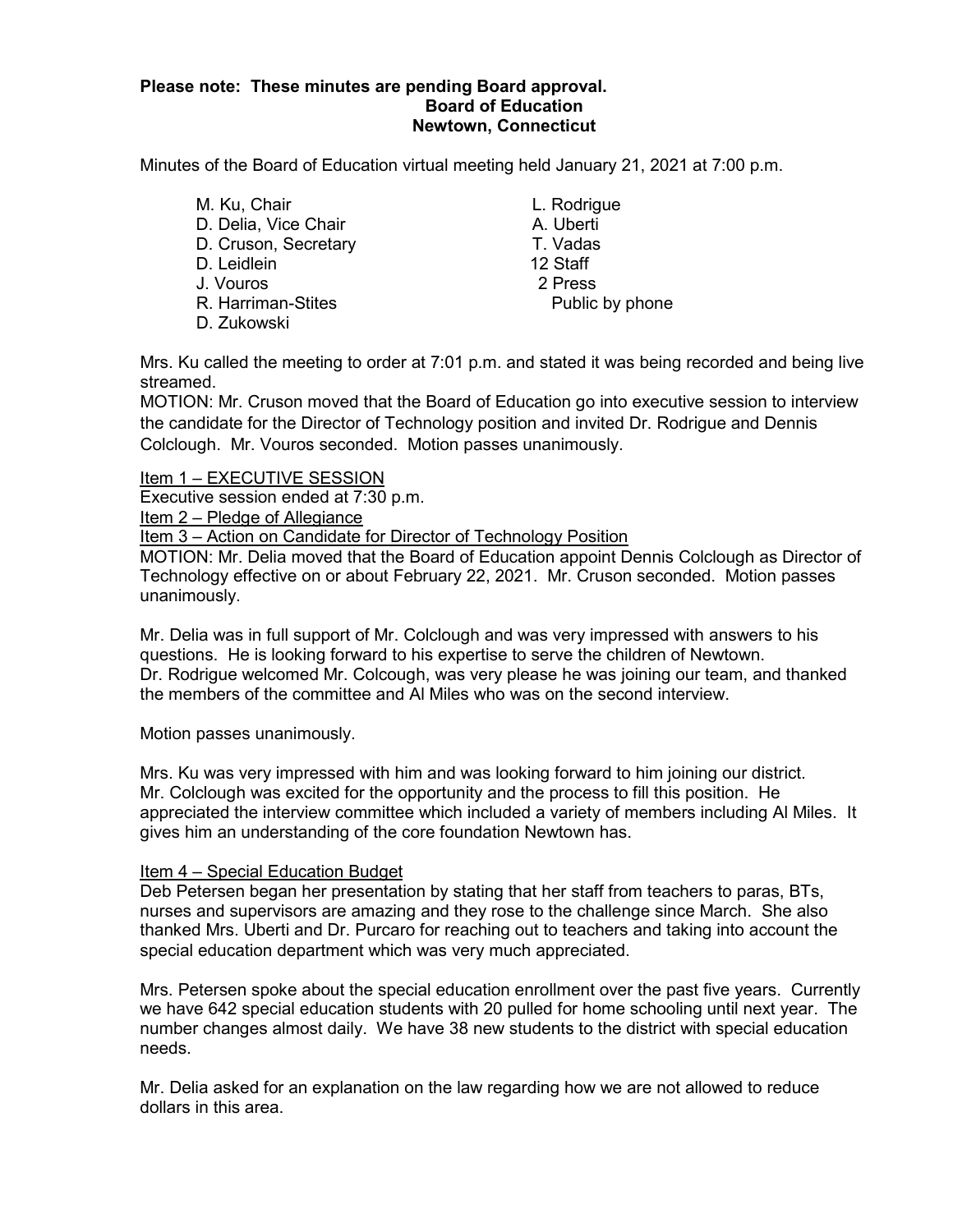Mrs. Petersen said that under the IDEA Grant we get money for special education but you cannot reduce that amount for the next year and you have to use the funds. You can't spend less than you did the year before.

This year she asked for two special education teachers for the middle school which goes with the new schedule to provide co-teaching which is also new. She also asked for a teacher at Middle Gate because they received more students identified this year. They have 63 students with 11 in the referral process. We anticipate 150 students for ESY so we would like an additional supervisor for the 16 days of summer school.

Mr. Delia asked why there was no increase for training or professional development if adding staff members.

Mrs. Petersen said the staff will come to her when they find training they want to attend. We have had enough funds in our budget to take care of training. No one has reached out so far.

Ms. Zukowski noted that she has two online packages but some of the others are in the curriculum budget and asked if it was because her budget is completely within the special education budget.

Mrs. Petersen said that Everyday Speech is in her budget. We did move some of our staff to digital evaluations and we bought ipads for this. Technology is paid for from her budget.

Ms. Zukowski referred to the special education contingency of \$100,000. The goal said there would be one on a 5-year average which was around \$400,000 and asked if we were going to keep the \$100,000 or increase it to \$400,000.

Mrs. Vadas said we have the previous five-year average. Roughly \$300,000 was put in place three years ago which was supposed to offset the TBDs.

Mrs. Harriman-Stites said she would be open to increasing it. It wasn't specific to anything but to be there to plan for the future. We've had to fight to keep that contingency every year and was not sure if now was the time to have that conversation.

Mrs. Vadas clarified that the average amount was \$226,000 over the last five years.

Mr. Delia asked if we add the middle school special education teachers, would that help the students exit special education when they get to high school.

Mrs. Petersen said she doesn't think they would exit from special education but sees them being more prepared for high school. By adding the special education teachers to the clusters it allows these students the opportunity to take a language or art classes.

Mrs. Leidlein asked how much we have used of the contingency money for this year. Mrs. Vadas said we haven't use any of it yet.

#### Item 5 – Pupil Personnel Budget

Mrs. Petersen stated she has not asked for additional staffing. Some grants have sunsetted so we are waiting to hear from NOVO and another grant. For Medicaid funds we don't receive a lot of money so it takes a few years for the money to build up to be able to fund a position. \$22,366 of the counselor position salary was provided through the Covid Relief Fund.

Mrs. Harriman-Stites was concerned about social emotional learning and asked if she feels we have the staff resources and Professional Development to adequately support the students.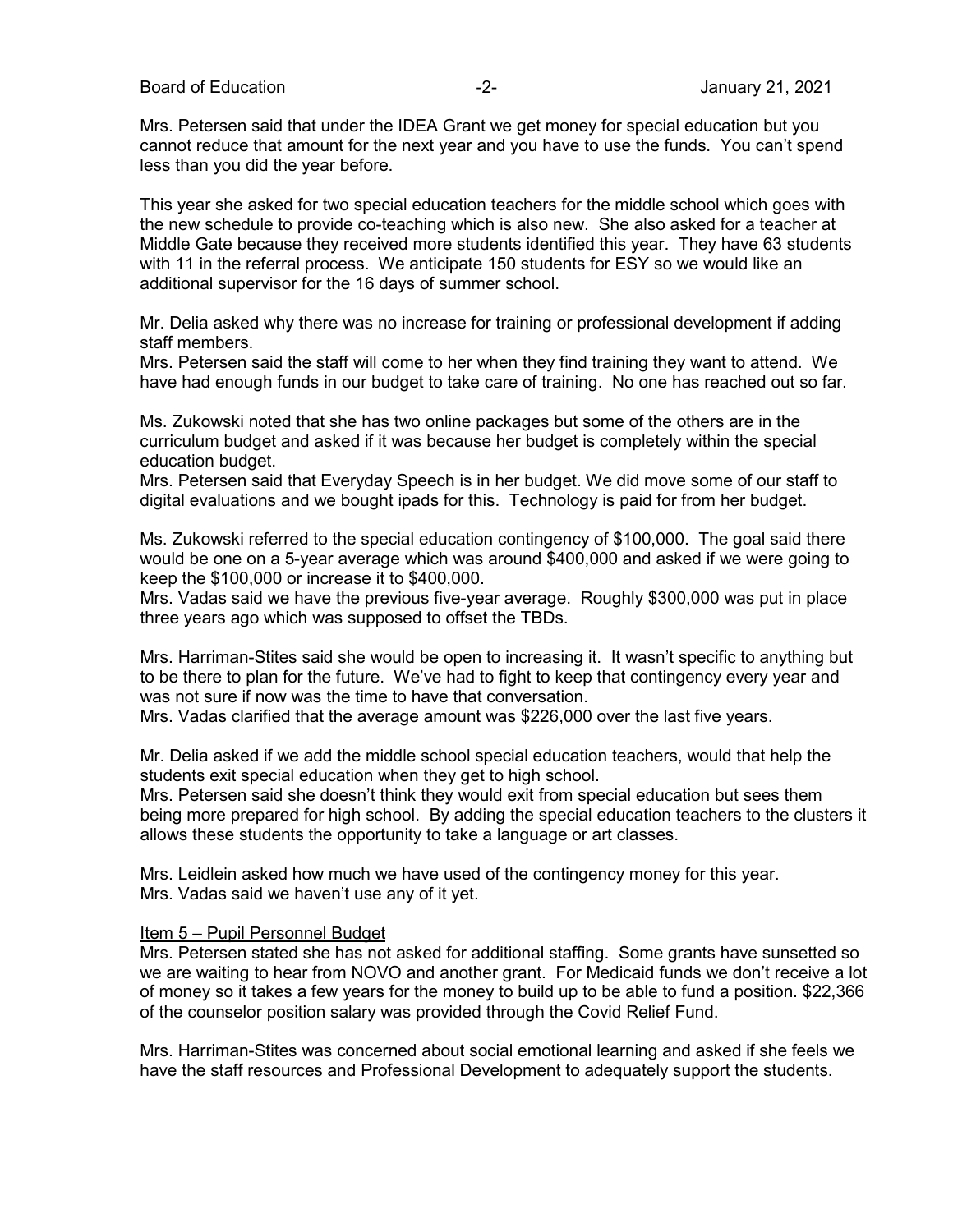Board of Education **Contract Contract Contract Contract Contract Contract Contract Contract Contract Contract Contract Contract Contract Contract Contract Contract Contract Contract Contract Contract Contract Contract Cont** 

Mrs. Petersen has the same concerns. We have seen a rise in student anxieties so we are contracting with outside resources to work with students at home. She is confident in the staff professional development to help.

Mrs. Harriman-Stites asked if there was an area needing more support.

Mrs. Petersen stated that we have the staff we need right now but we don't know what next year will bring. The decision for an outplacement is not taken lightly. We get very creative to try to keep students in our district. Those numbers go up and down.

#### Item 6 – Health Budget

Anne Dalton thanked the Board for their support in this difficult year which has given the nurses enough time and staffing to step up to the challenges. She is very proud of them. We have had extra staffing in the elementary schools due to the virus to help in our isolation rooms in three of our schools. They have had additional time so they could help with contact tracing. There is a nursing position moving from the middle school to the high school which is due to following a student who needs one-on-one nursing care.

Ms. Zukowski referred to page 142 and asked why the extra time was carried forward. Mrs. Dalton said it does not reflect the extra time we had for Covid.

Mrs. Vadas said we transferred money into the nursing account for additional coverage. That amount is for the additional time they are working.

Mrs. Dalton said the nurses have worked more than a seven-hour day for a long time as one needs to be in school once buses have cleared to be available if there are any issues on buses.

Ms. Zukowski asked if the intent was to go to an eight-hour day. Dr. Rodrigue stated that we moved this forward and has talked to the nurses' union about this prior to Covid. We want to carry that forward.

Mr. Delia thanked Mrs. Dalton for all she and her staff have done this year and asked if there was anything she didn't ask for that she thinks she will need.

Mrs. Dalton hoped to return to normalcy by next fall but if not we will continue to need help. We are okay right now.

#### Item 7 – Newtown High School Budget

Dr. Longobucco thanked her staff at Newtown High School who have risen to the occasion and also thanked her nursing staff so much for all they have done. The budget drivers include having needs based on the high school and district strategic plans and objects as well as state mandates, to ensure all programs have adequate resources, to have technology and platforms to ensure online access and equity to all students, to monitor class size and enrollment across the disciplines, and be aware of contractual increases. She also spoke about the Capstone Project for seniors.

Ms. Zukowski inquired about the co-taught classes and Dr. Longobucco assured the Board that we always try to keep this level classes smaller and the students are being well-served as we have good teachers in these classes.

Matt Memoli thanked Dr. Rodrigue, Dr. Longobucco and the Board for their support of the athletics program.

#### Item 8 – Curriculum Budget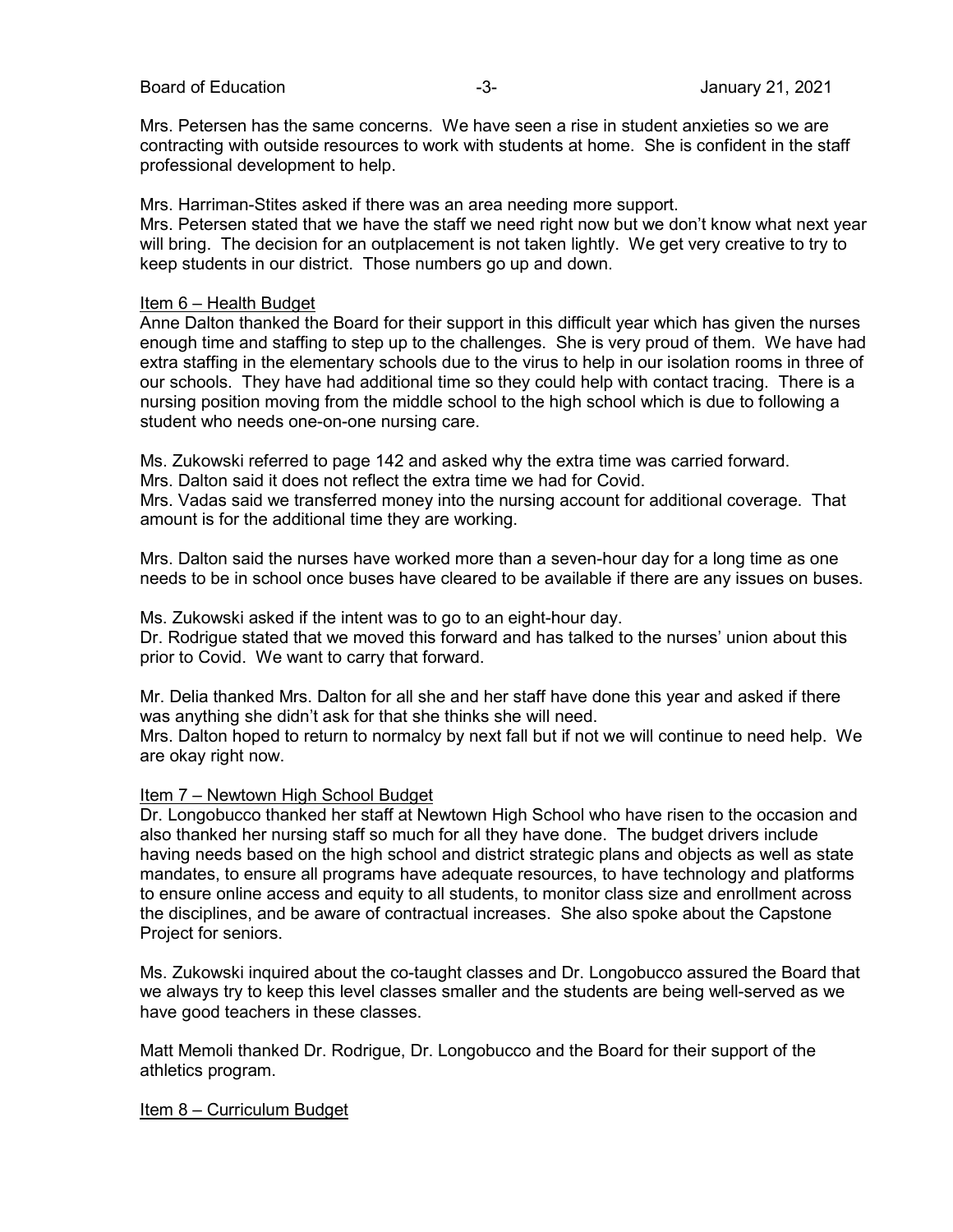Board of Education **-4-** Figure 21, 2021

Mrs. Uberti thanked the incredible staff, teachers, support staff and paras, as well as administrators, for their dedication to help us move forward. The curriculum budget is broken down into four sections which include staff and curriculum development, staff training provided by outside consultants, contracted services, and textbooks. Some reductions include moving the K-6 FLES teachers into the school budgets, payment for two para professional development days has been absorbed into the para salaries, next year's professional development will require less coverage for teachers during the school day, K-5 math training is included with the purchase of a new resource, there is only attendance at two local conferences, less supplies are need for science now, and duplication of some memberships will be in school budgets.

Ms. Zukowski asked if online courses would be in the curriculum or schools budgets. Mrs. Uberti said historically they have been spread out. The ones in her budget are hinged to go across grades and some include the high school but most are multi-level. Seesaw is for Kindergarten and grade one so that might be moved to the school budgets.

Mrs. Harriman-Stites noted that we have spoken about an equity audit on the curriculum in PEAC and asked if that was looked at to add to the budget and how we can support that process going forward. There is also public support for doing that.

Mrs. Uberti said that has been discussed and we are waiting for the new position to be filled to work on a plan for that. We also have a committee in place to help achieve that.

Dr. Rodrigue thanked the administrator at the meeting this evening. Mrs. Ku also thanked everyone for being there and all staff members in terms of dealing with this Covid year.

Item 9 – Public Participation MOTION: Mr. Cruson moved to adjourn. Mrs. Harriman-Stites seconded. Motion passes unanimously

Item 10 – Adjournment The meeting adjourned at 9:21 p.m.

Respectfully submitted:

 Daniel J. Cruson, Jr. **Secretary** 

 $\mathcal{L}_\text{max}$  and  $\mathcal{L}_\text{max}$  and  $\mathcal{L}_\text{max}$  and  $\mathcal{L}_\text{max}$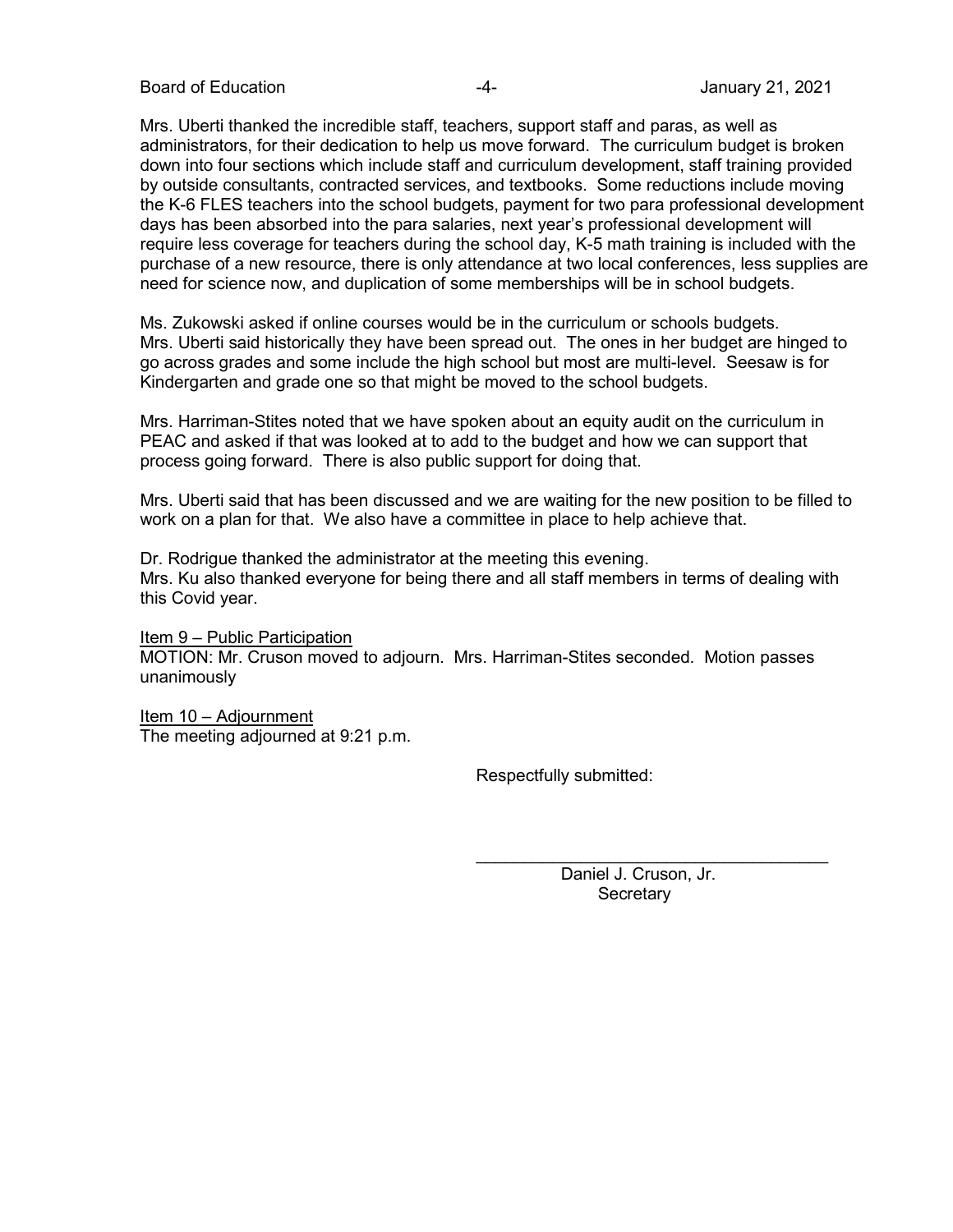

#### https://mail.google.com/mail/u/0/?ogbl#inbox/FMfcgxwKkbhCWjcrHSjZQPTJKSZxgvCR?projector=1&messagePartId=0.1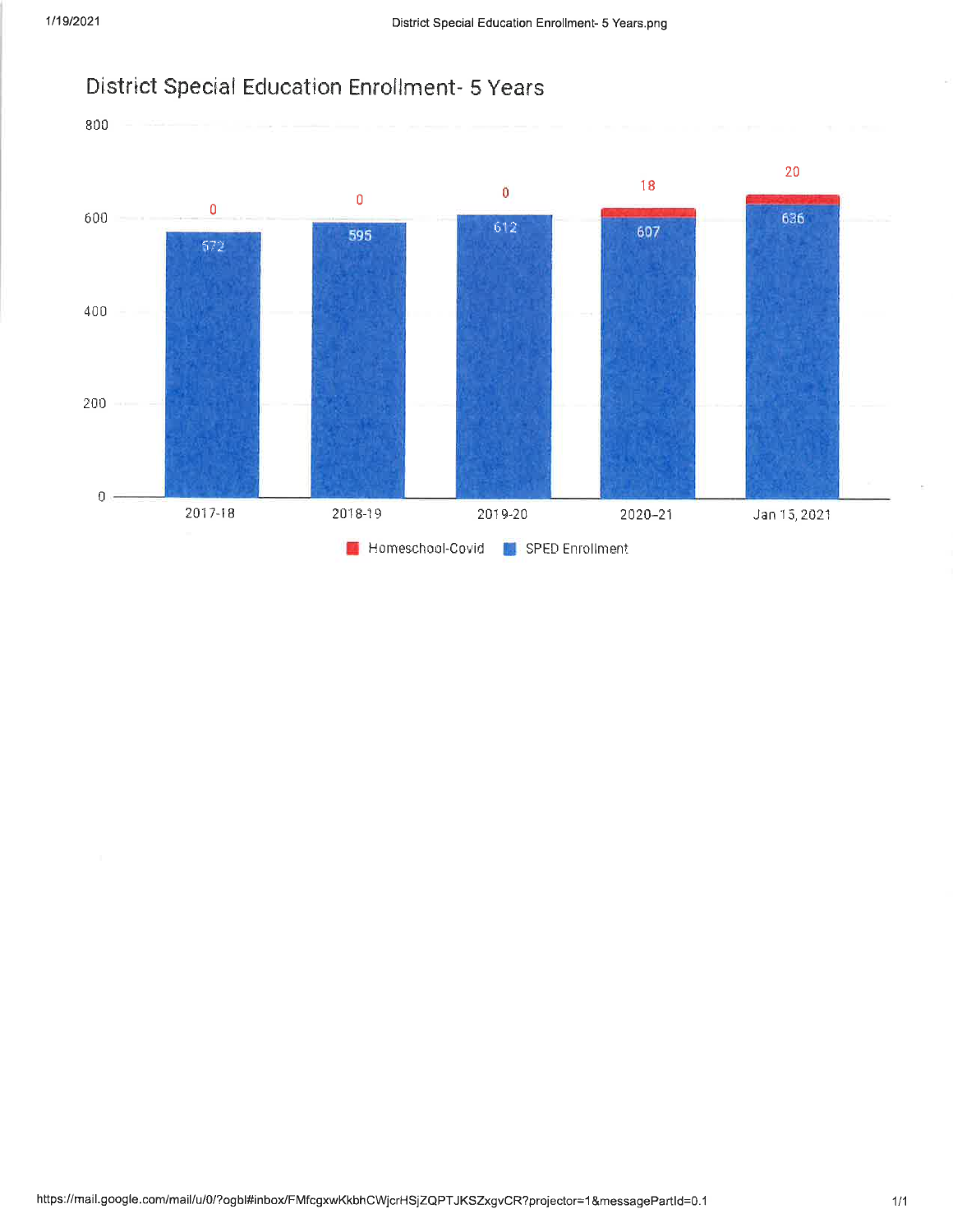

#### State/District Special Education Percentage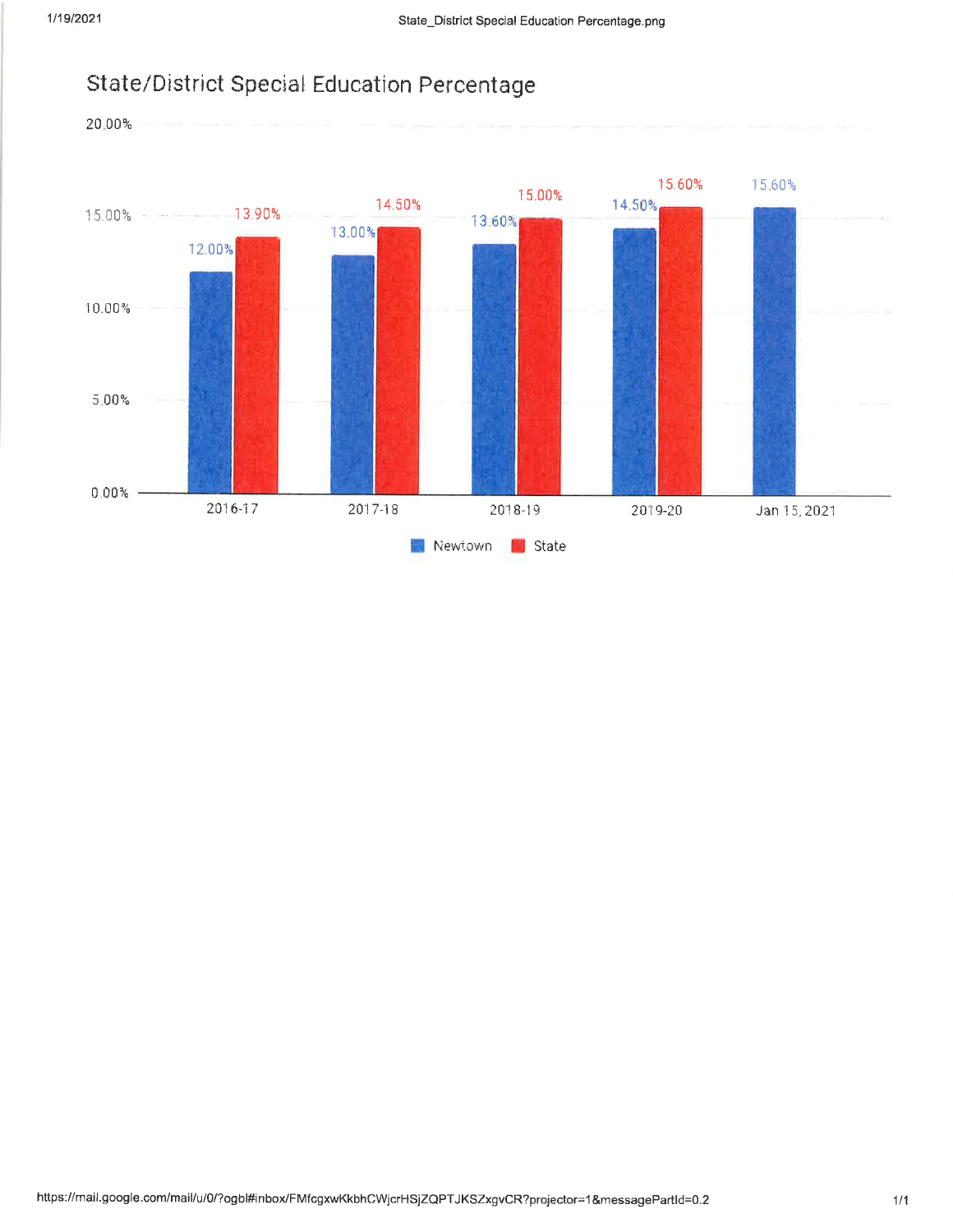## **Newtown High School**



#### 2021-2022 Budget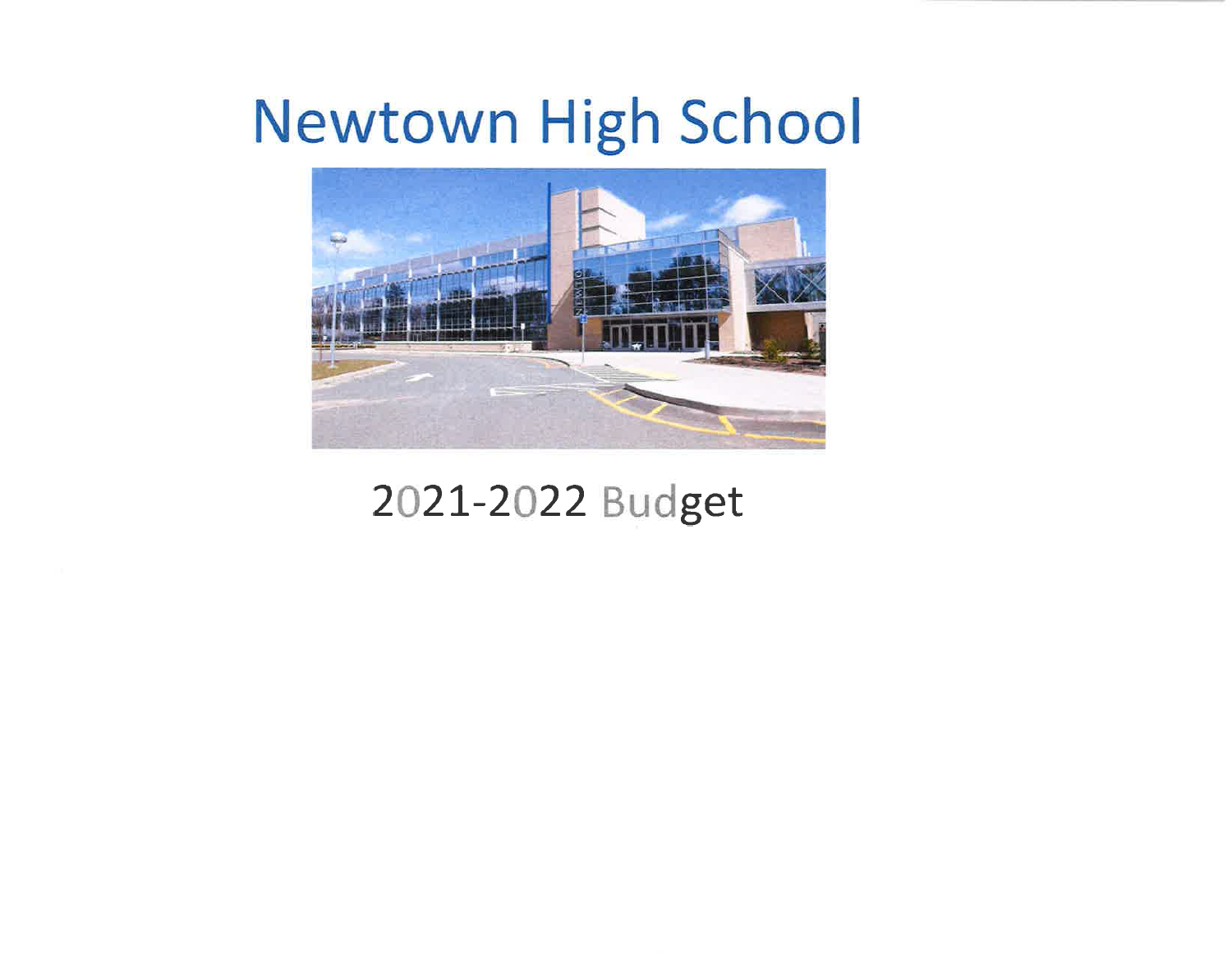# **Budget Drivers**

- Needs based on school and district strategic plans and objectives and  $\Box$ State-mandates
- Ensure all programs have adequate resources to maintain a high level of quality  $\Box$ instruction
- Technology and platforms necessary to ensure online access and equity to all  $\Box$ students
- Class size and enrollment across the disciplines  $\Box$
- Contractual (certified and non-certified contracts, increases in other contracts  $\Box$ such as transportation and insurance)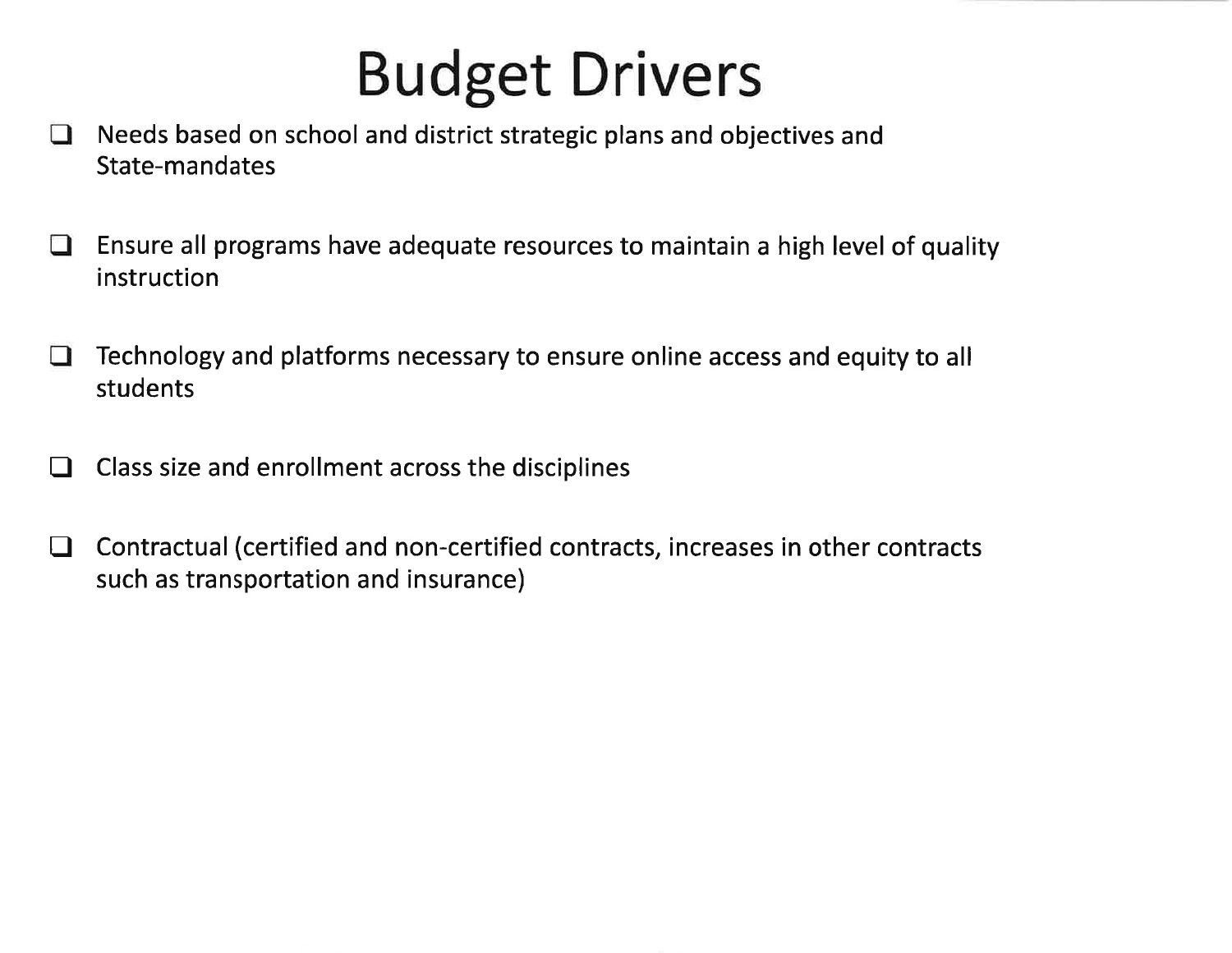# Proposed 2021-2022 Budget

#### **Reductions**

- ❖ Certified Positions
	- $\angle$  1.0 FTE-Social Studies
	- $\overline{\smash{\bigtriangledown}}$  .80 FTE-Science
	- $\overline{\smash{\bigtriangledown}}$  .50 FTE-Tech Ed
- **Non Certified** 
	- ✔ 1.0 Tutor Math Center
	- $\overline{\smash{\checkmark}}$  .50 Career Center
	- $\vee$  .29 Paraeducator

### **Additions**

- ❖ Equipment
	- $\boldsymbol{\mathcal{V}}$  Melody Chimes
- ❖ Contracted Services
	- Swank
	- Kami
	- Math XL
	- **Pear Deck** 
		- **EdAdvance Capstone**
- ❖ Staff Training
	- $\mathcal{L}$  Gizmos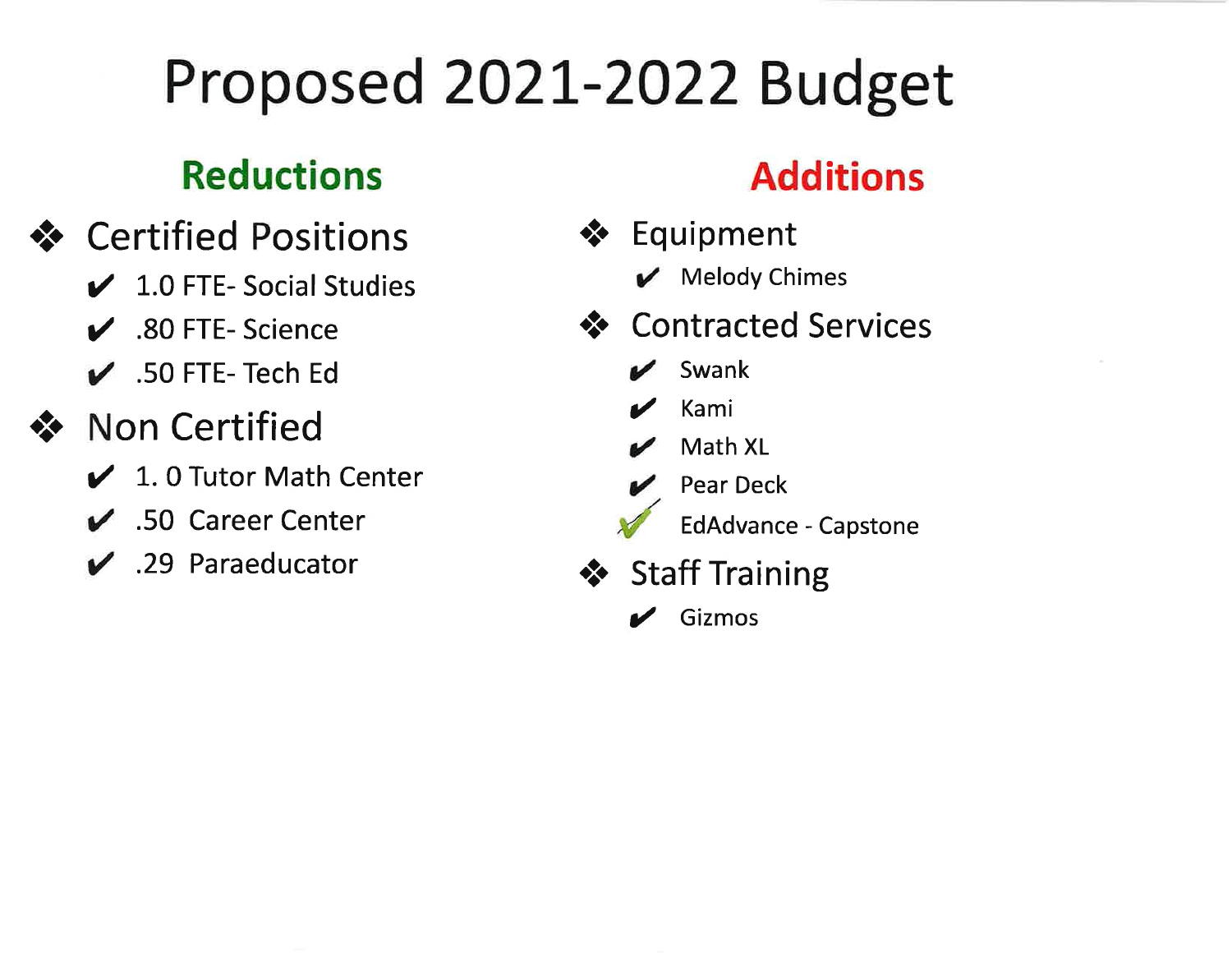#### **Class sizes and Enrollment**

|                       | 2020-2021 Actual (1441 Students) |                 |         | 2021-2022 Projected (1396 Students) |                 |         |
|-----------------------|----------------------------------|-----------------|---------|-------------------------------------|-----------------|---------|
|                       | <b>Students</b>                  | <b>Sections</b> | Average | <b>Students</b>                     | <b>Sections</b> | Average |
| Department            | $($ FTE $)$                      | $($ FTE $)$     |         | $($ FTE $)$                         | (FTE)           |         |
| Science               | 1498                             | 79              | 19.0    | 1451                                | 76              | 19.1    |
| <b>Social Studies</b> | 1677                             | 77              | 21.8    | 1624                                | 72              | 22.6    |
| <b>Tech Ed</b>        | 25                               | 2.5             | 10.0    |                                     |                 |         |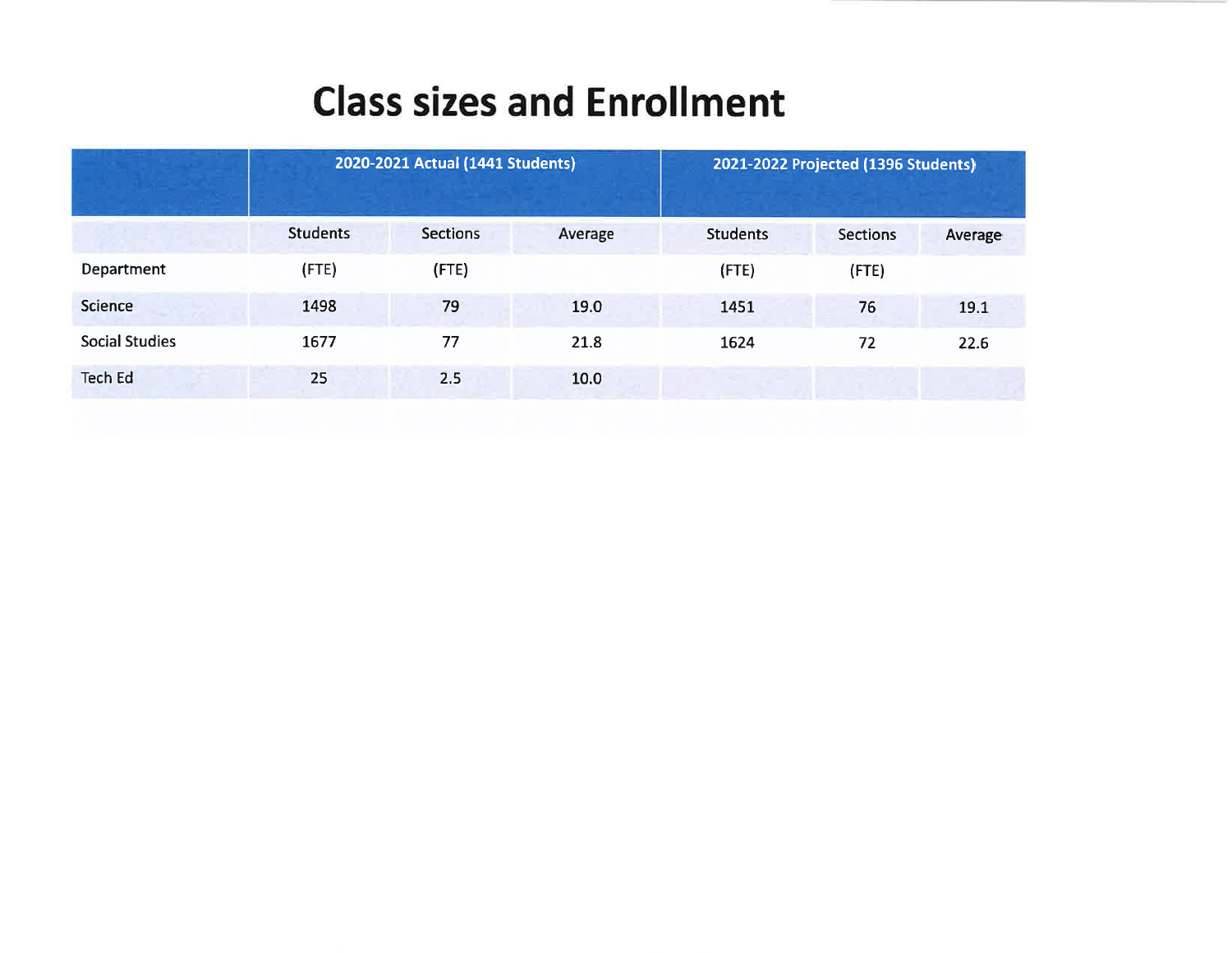# Curriculum & Staff Development **Budget Proposal** 2021-2022

Anne Uberti

**Assistant Superintendent** Presentation to the Board of Education January 21, 2021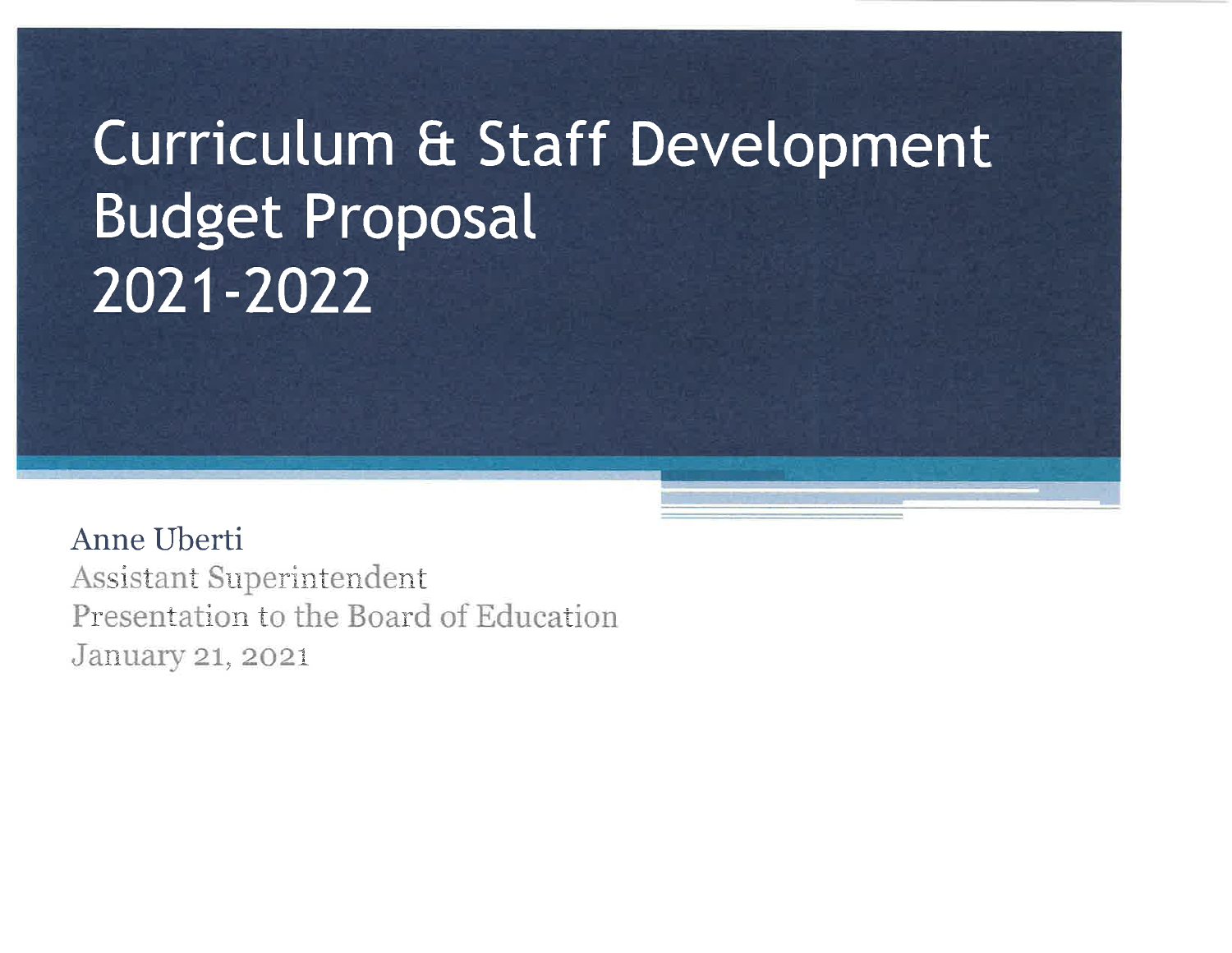## Goals of the 21-22 Budget

Strategic Plan: Objective 1, Strategy 1:

"We will develop and implement a rigorous academic curriculum and ensure that all staff use effective instructional tools, best practices, assessment data and intervention resources to improve academic standing and inspire students to excel."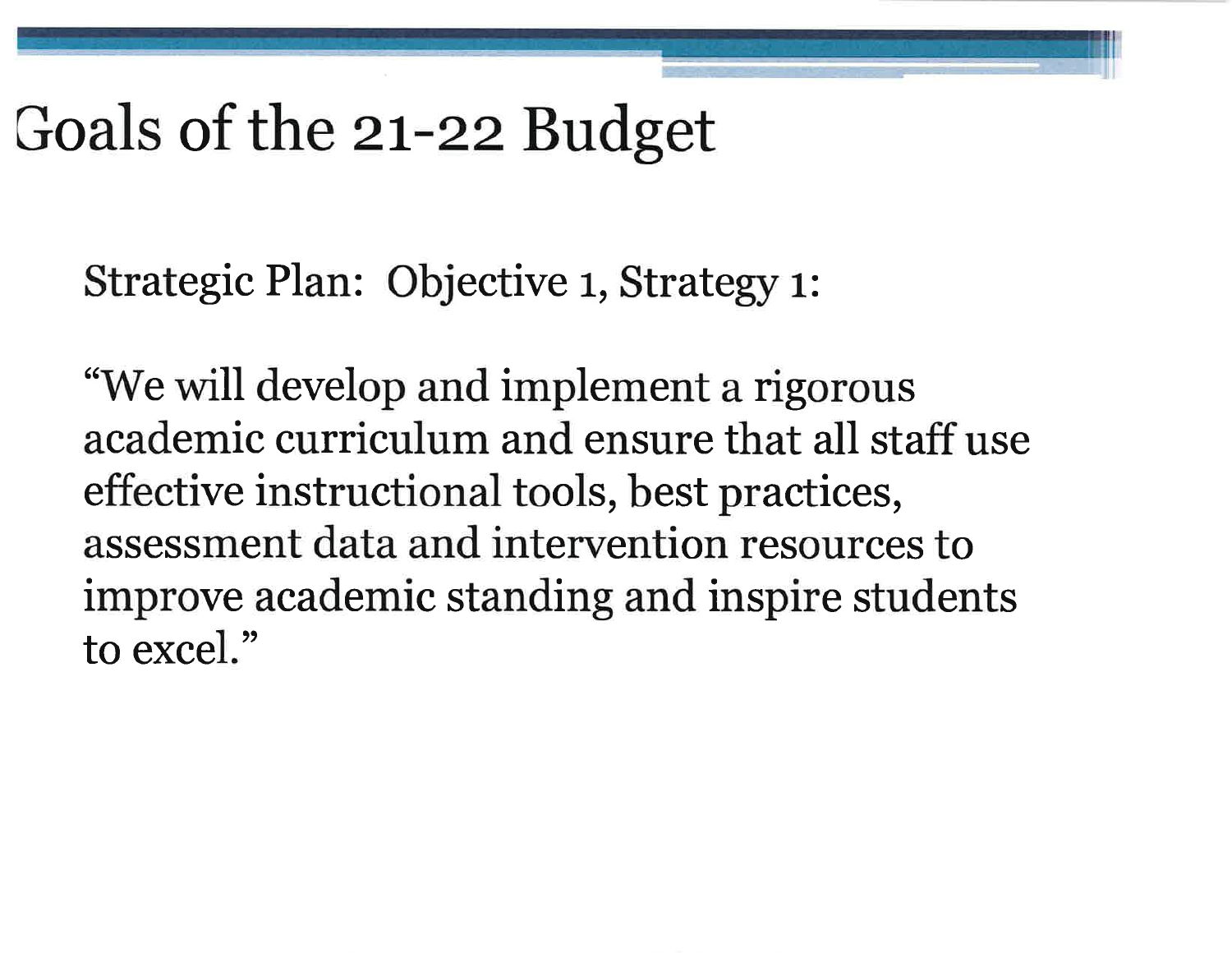## Listening, Learning, Leading

Identified priorities related to curriculum and instruction and staff development are derived from meaningful interactions with all stakeholders:

- **Districtwide curriculum committees**
- Direct conversations with teachers and paraeducators
- D Discussions with Board members in C&I
- □ Feedback from parents, students and fellow administrators
- **Firsthand observations of classrooms**
- $\Box$  Collegial conversations with staff from comparable districts
- $\Box$  New state and/or federal initiatives
- Unanticipated conditions impacting education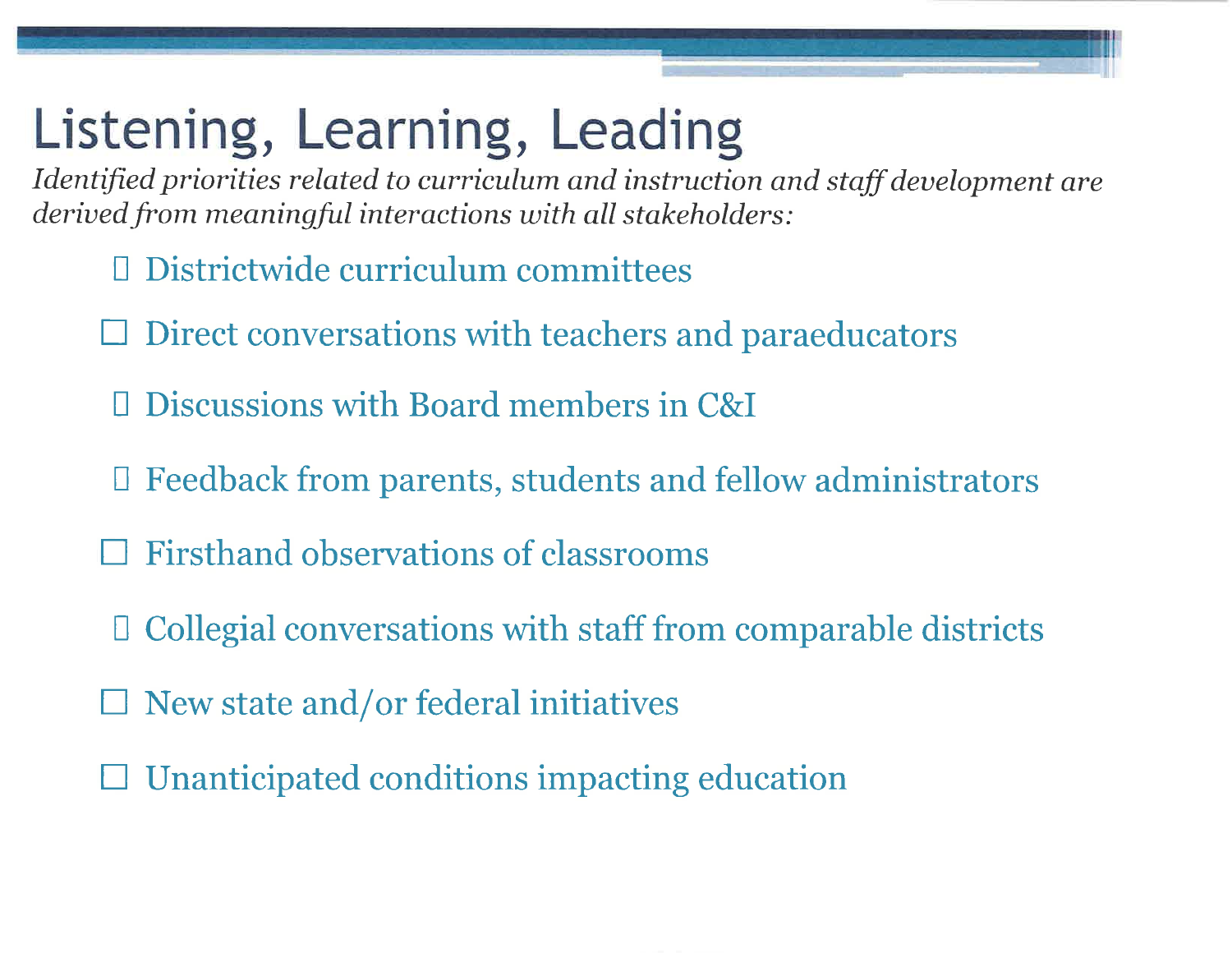# Staff & Curriculum Development

- Continued development and adoption of curriculum in the Concept-based Curriculum and Instruction format (CBCI)
- $\Box$  Funding for staff to provide for or participate in necessary staff development:
	- Coordinators to develop and lead in-house training and support
	- New Teacher Education and Mentoring (TEAM)
	- 2 days of Professional Development prior to the start of the school year to support new K-5 math resource
	- Collaborative Planning Summer Meetings for K-4 Leadership Teams
- District Committees that provide leadership and direction in the following areas:
	- **English Language Arts**
	- Mathematics
	- Science
	- **Social Studies**
	- Digital Literacy & Technology
	- **Curriculum Development**
	- **Professional Development**
	- Special Project (Vision of the Graduate)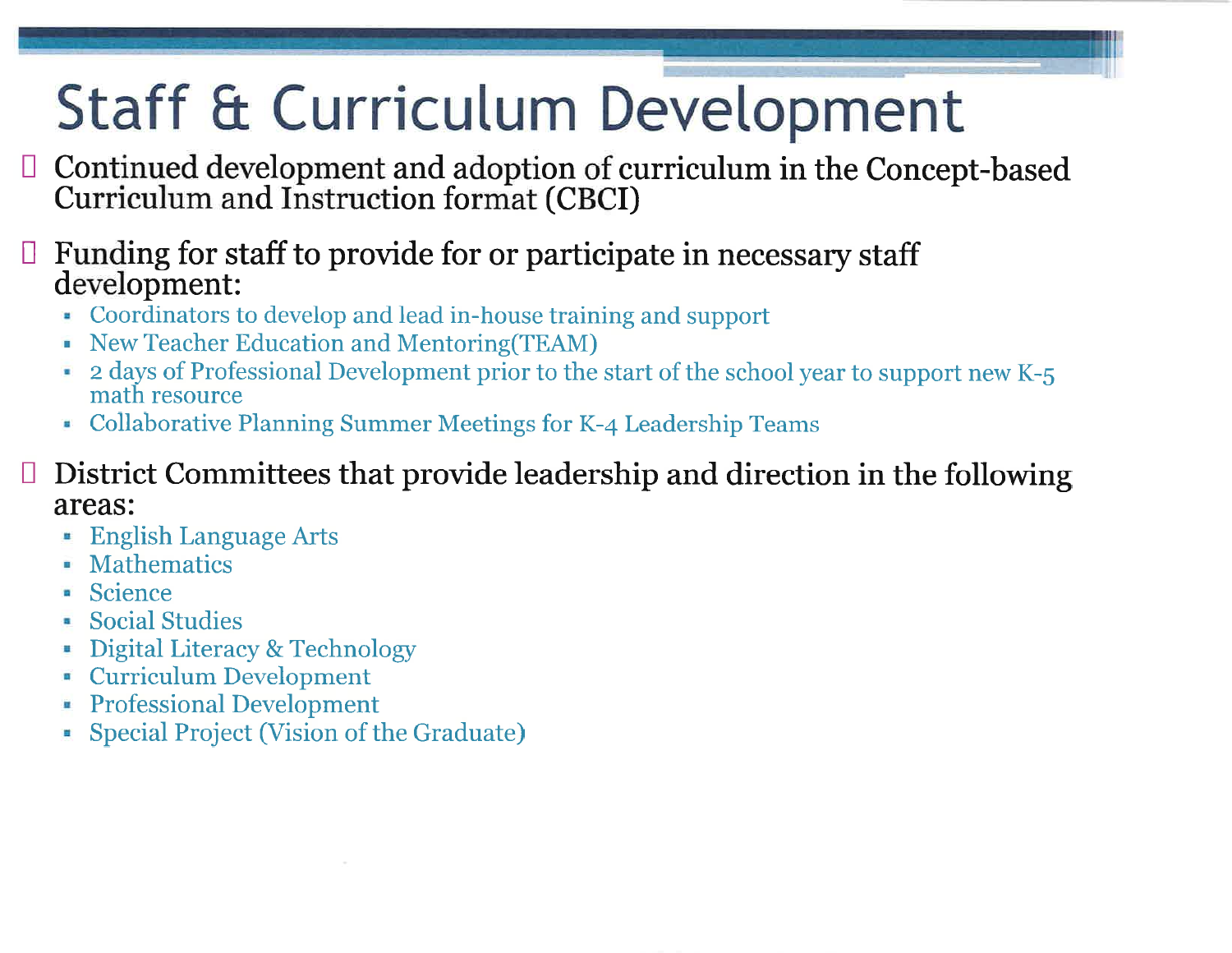# **Staff Training**

Professional development opportunities provided by outside consultants:

- New, mandated TEAM Hub to manage new teacher state-required training and support
- $\Box$  Professional development supported by outside consultants
	- Lesson study for NHS Science teachers to continue to shift instructional practices as required by the Next Generation Science Standards (NGSS)
	- Professional development on differentiation and the use of Depth of Knowledge (DOK) to increase rigor at RIS and NMS
	- Support for teachers at NMS in the shift to a co-taught special education model
- **Attendance at Regional Conferences** U
	- **Connecticut Reading Association** Ξ
	- Association of Teachers of Mathematics in New England
- English Language Learner (ELL) Training
	- Provide support to our ELL teacher, as well as build capacity of staff who support ELLs on a daily basis
- □ Professional Development Day Speakers and Presenters
	- 2 Full District PD Days and 6 District Professional Learning Community (DPLC) days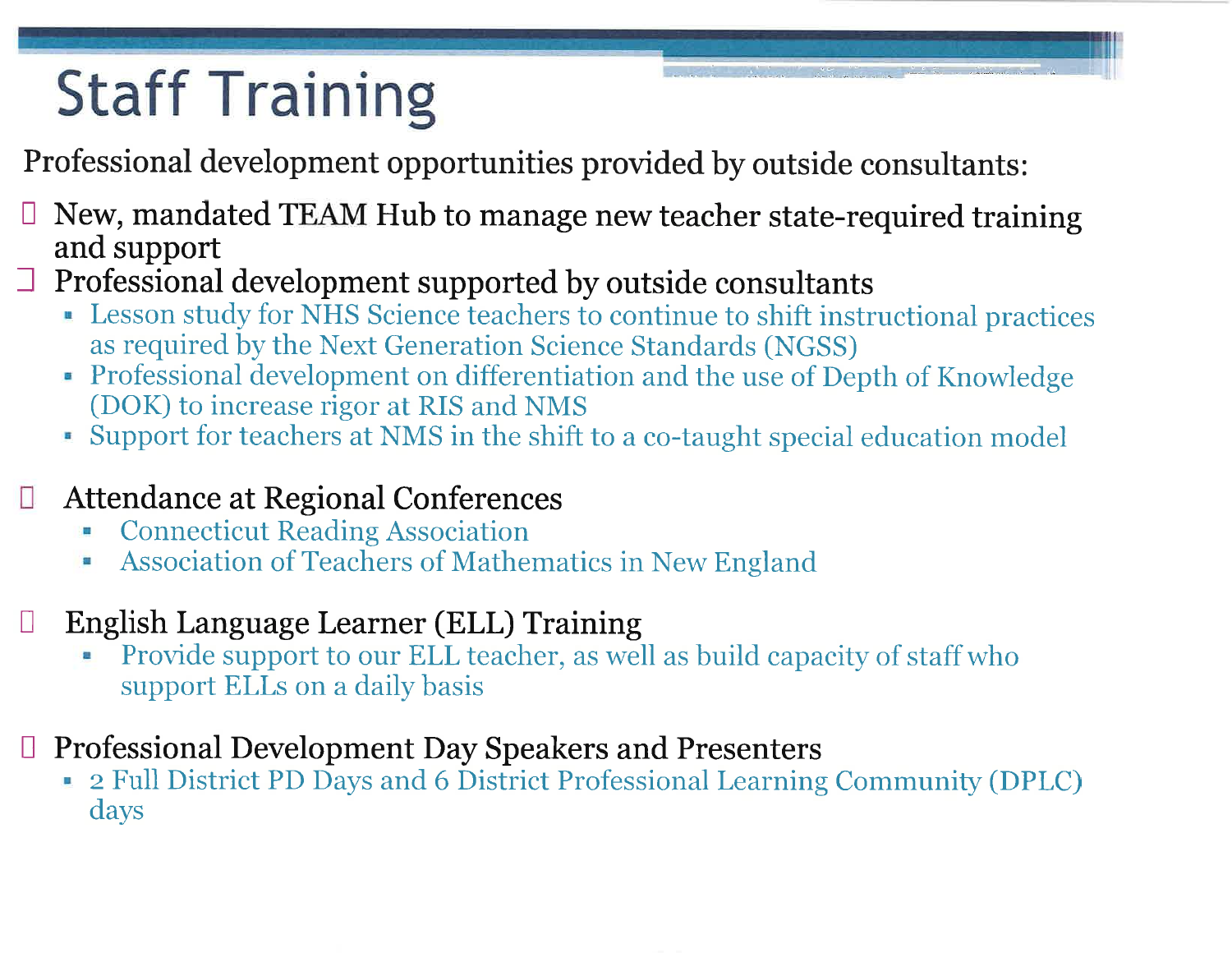## **Contracted Services**

- $\triangleright$  Rubicon Atlas (Annual Renwal)
	- **O** Curriculum management platform
- $>$  NWEA Map (Annual Renewal)
	- O Measures of Academic Progress district-wide computer adaptive assessments of academic progress
- $\triangleright$  Dibels (Annual Renewal)
	- $\circ$  The Dynamic Indicators of Basic Early Literacy Skills  $\mathbb R$ (DIBELS) are a set of procedures and measures for assessing the acquisition of early literacy skills used as universal screening tool for early detection of possible reading disabilities
- $\triangleright$  Virtual High School (Annual Renewal)
	- Online learning opportunities for those who have not had  $\bigcirc$ success in the traditional school setting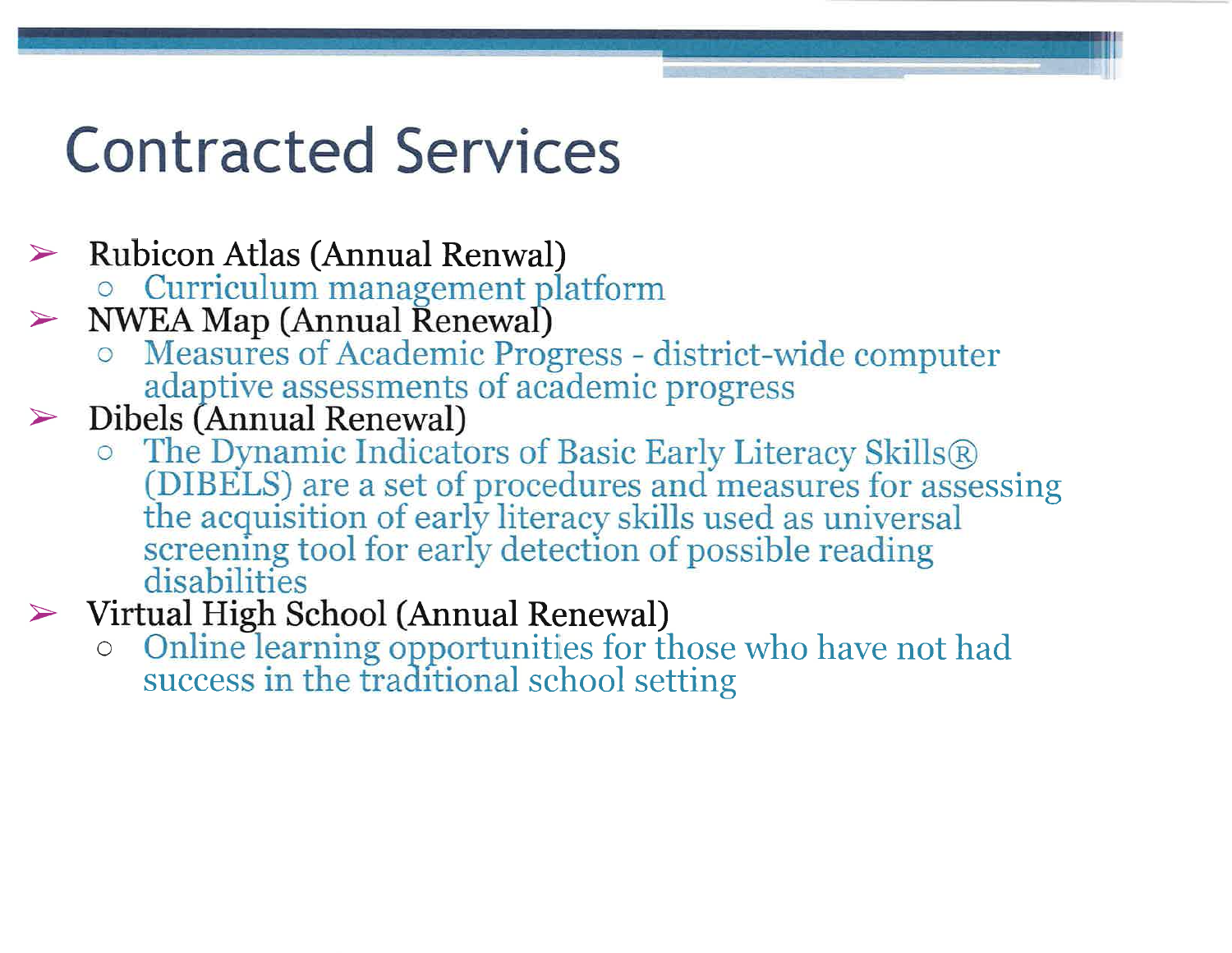## **Textbooks**

#### Amplify  $\blacktriangleright$

Hands-on science kits to aid in the implementation of  $\overline{O}$ the NGSS Science Standards at the 6-8 levels

#### $\triangleright$  Western Civilization Textbooks

- Replace outdated textbooks to coincide with adoption of the recently approved Western Civ. curriculum
- $\triangleright$  Spanish Books for Foreign Language in Elementary **Schools (FLES)** 
	- $\circ$  Grades K-6
- $\triangleright$  Mystery Science (2-year subscription)
	- **Elementary Science Resource**  $\overline{O}$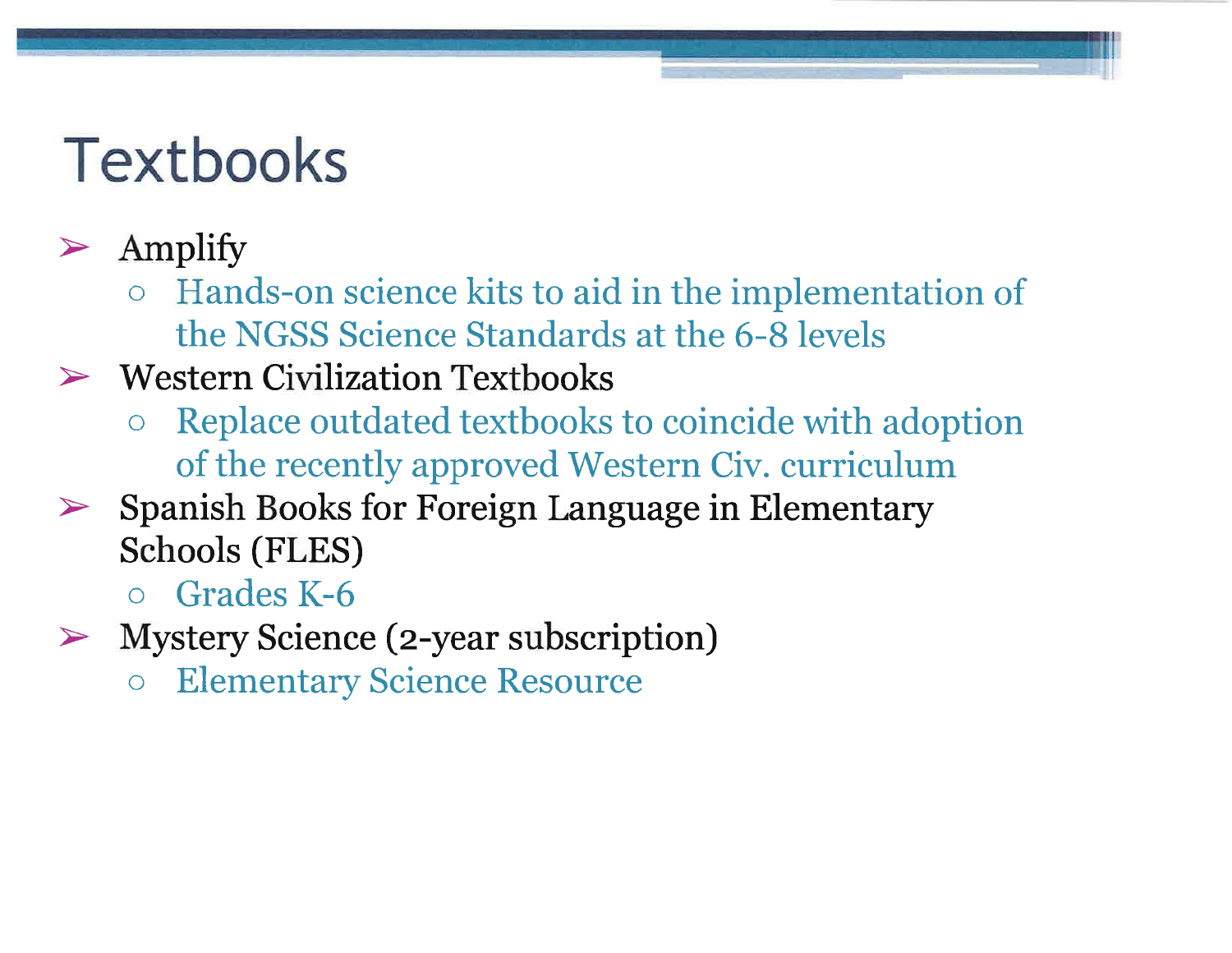## **Textbooks**

#### $\Box$  New K-5 Mathematics resource - 6 Year Contract

- K-5 teachers currently piloting two new possible resources: Envision and Bridges
- Selection will take place this spring with rollout and training prior to implementation in fall of 2021
- Quotes for each program have come in at around \$200,000; \$70,000 was included in the current budget to offset the impact on the 21-22 budget and an additional \$30,000 that will not be expended in other lines due to the impact of the pandemic will be applied resulting in an estimated \$100,000 impact to next year's budget.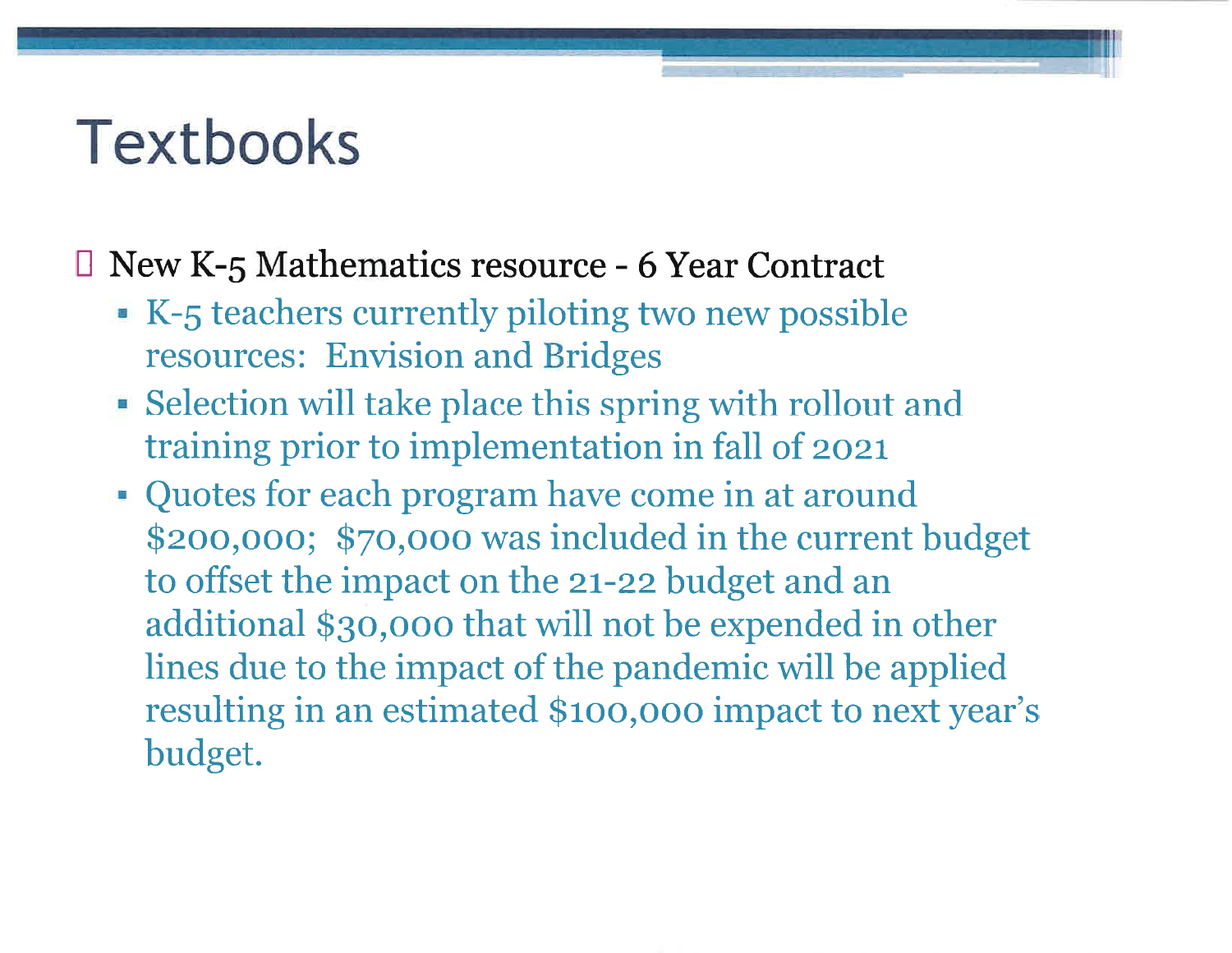## **Contracted Services**

Seesaw (1-Year Contract)  $\blacktriangleright$ 

- Interactive learning platform used in Kindergarten and Grade 1
- $\triangleright$  Screencastify (1-Year Contract)
	- Google Chrome extension makes it easy to record, edit and  $\bigcirc$ share videos of a computer screen and that can be easily shared
- $\triangleright$  IXL (Year 2 of a 3 Contract)
	- **Example 2** Personalized online learning platform used in district for math and ELA
- Lexia (1-Year Contract)  $\blacktriangleright$ 
	- Research-based, digital reading program that helps students work independently to develop critical literacy skills
- $\triangleright$  Newsela (1-Year Contract)
	- Digital resource that takes real news content and turns it  $\circ$ into leveled reading material that is aligned with state standards